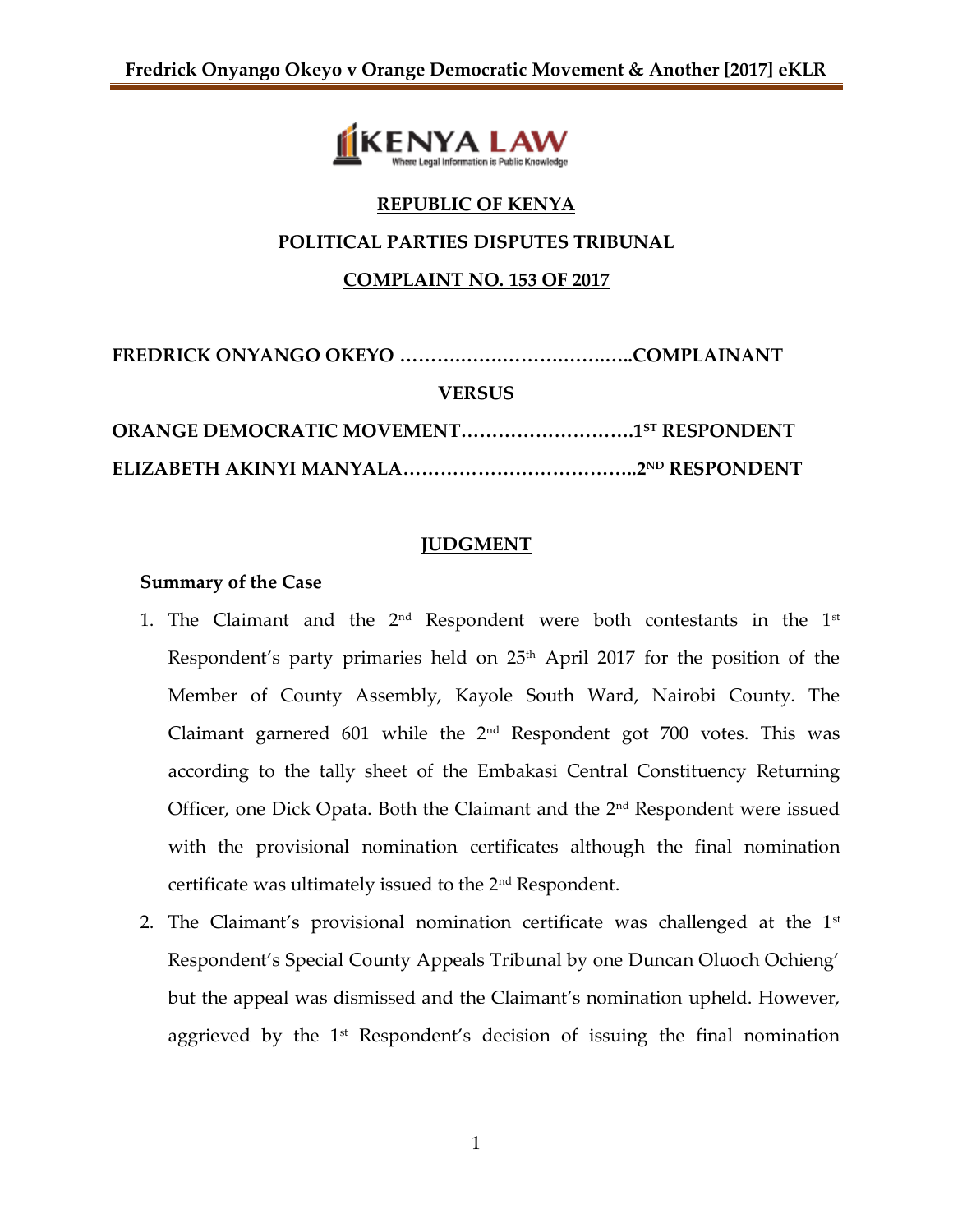certificate to the 2nd Respondent, the Claimant lodged his complaint with this Tribunal seeking for the following prayers:

- a) An order cancelling the final nomination certificate issued to the  $2<sup>nd</sup>$ Respondent.
- b) An order declaring the Claimant as the valid  $1<sup>st</sup>$  Respondent's nominee for the position of the Member of County Assembly, Kayole South Ward, Nairobi County.
- c) An order directing the  $1<sup>st</sup>$  Respondent to issue the Claimant with the final nomination certificate as the 1st Respondent's nominee for the position of the Member of County Assembly, Kayole South Ward, Nairobi County.
- 3. In reply, the 2<sup>nd</sup> Respondent stated that the nomination process was marred with violence, hooliganism and other forms of irregularities such as double voting, bribery and stuffing of ballot papers, which the 2<sup>nd</sup> Respondent blamed on the Claimant. The 2nd Respondent therefore implored this Tribunal to dismiss the Claimant's complaint forthwith.

#### **Issues for Determination**

4. The primary issue for determination is whether the  $1<sup>st</sup>$  Respondent's nominations for the position of the Member of County Assembly, Embakasi Central Constituency, Kayole South Ward, Nairobi County held on 30<sup>th</sup> April 2017 was free, fair and credible.

#### **Analysis**

5. The requirement for a free and fair elections is one of the general principles undergirding Kenya's electoral processes. For an election exercise to be said to have been free and fair, according to *Article 81* of the *Constitution of Kenya, 2010,* the following conditions must be met. They include allowing voting through secret balloting, freedom from violence, intimidation and improper influence or corruption, elections being conducted transparently by an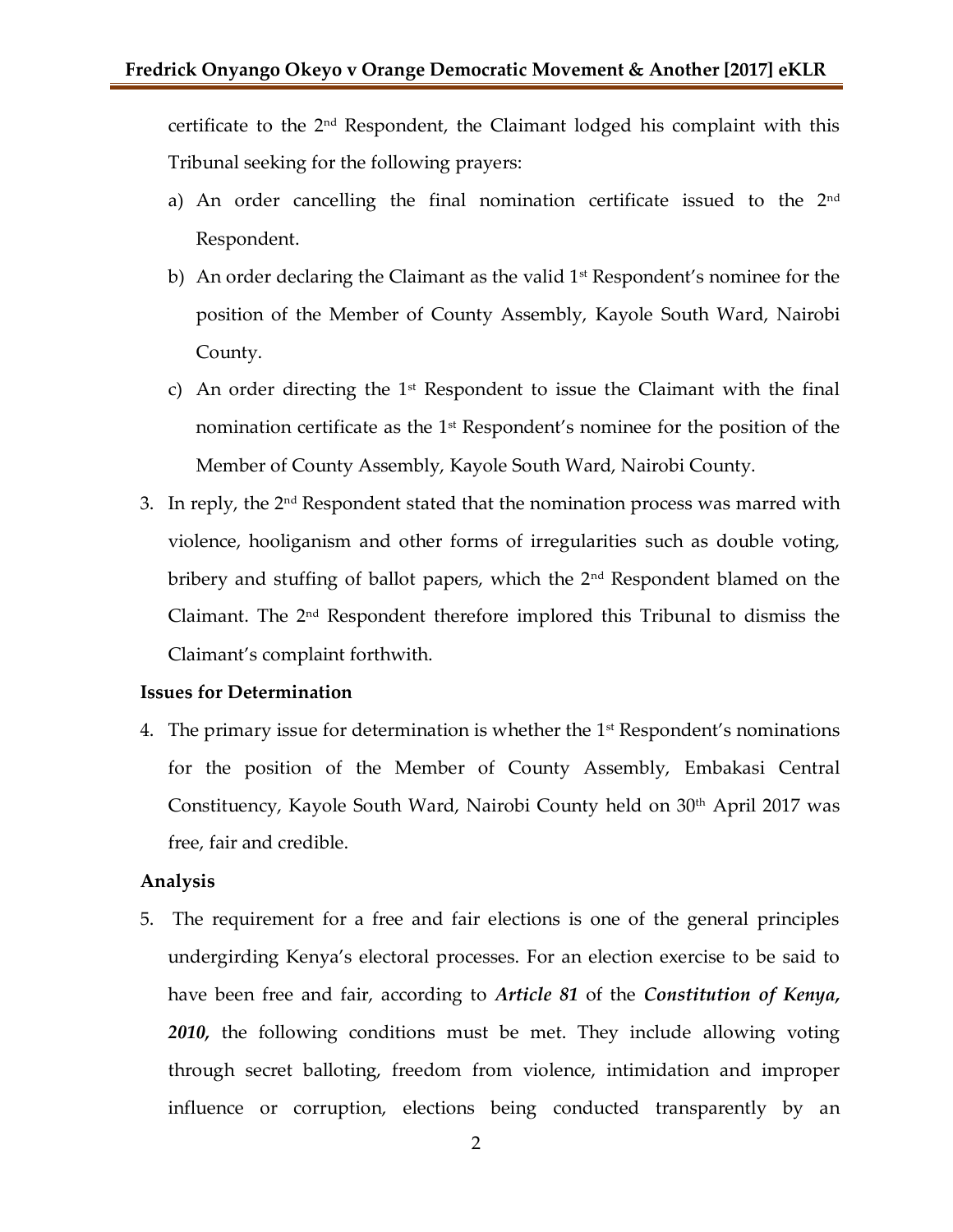independent body and administered in an impartial, neutral, efficient, accurate and accountable manner.

- 6. These requirements also underlie the citizens' rights and freedoms contained in *Article 38* of the *Constitution of Kenya, 2010,* and as such, are binding on political parties' nomination processes. *Article 38* guarantees the right of every citizen to make political choices, which includes the rights to form and participate in the activities of a political party. In this regard, one has the right to take part in a free, fair and regular elections based on universal suffrage and the free expression of will to vie for any office of any political party to which such a person is a member.
- 7. To this end, *Article 91 (1) (d)* of the *Constitution* specifically obligates political parties in Kenya to abide by the democratic principles of good governance, promote and practice democracy through regular, fair and free elections within the party. To fulfil these constitutional requirements, *section 9* of the *Political Parties Act, 2011* read together with the *Second Schedule* of the same sets out the key issues that must be contained in the constitutions of all duly registered political parties in Kenya.
- 8. The relevant issue for our purposes in the matter is the rule that a political party constitution must establish guidelines for, among other things, the nomination of candidates for elections.
- 9. The  $1<sup>st</sup>$  Respondent's nomination rules also guarantee the rights and freedoms of their members to a free, fair and credible elections. As a political party that is duly registered in Kenya, the 1<sup>st</sup> Respondent owed to its members the obligation to conduct a free, fair and credible nomination process. This meant, among other things, that the exercise ought to have been free from violence, intimidation of voters or influence by corruption and accurate recording of the results of votes balloted by the Returning Officer.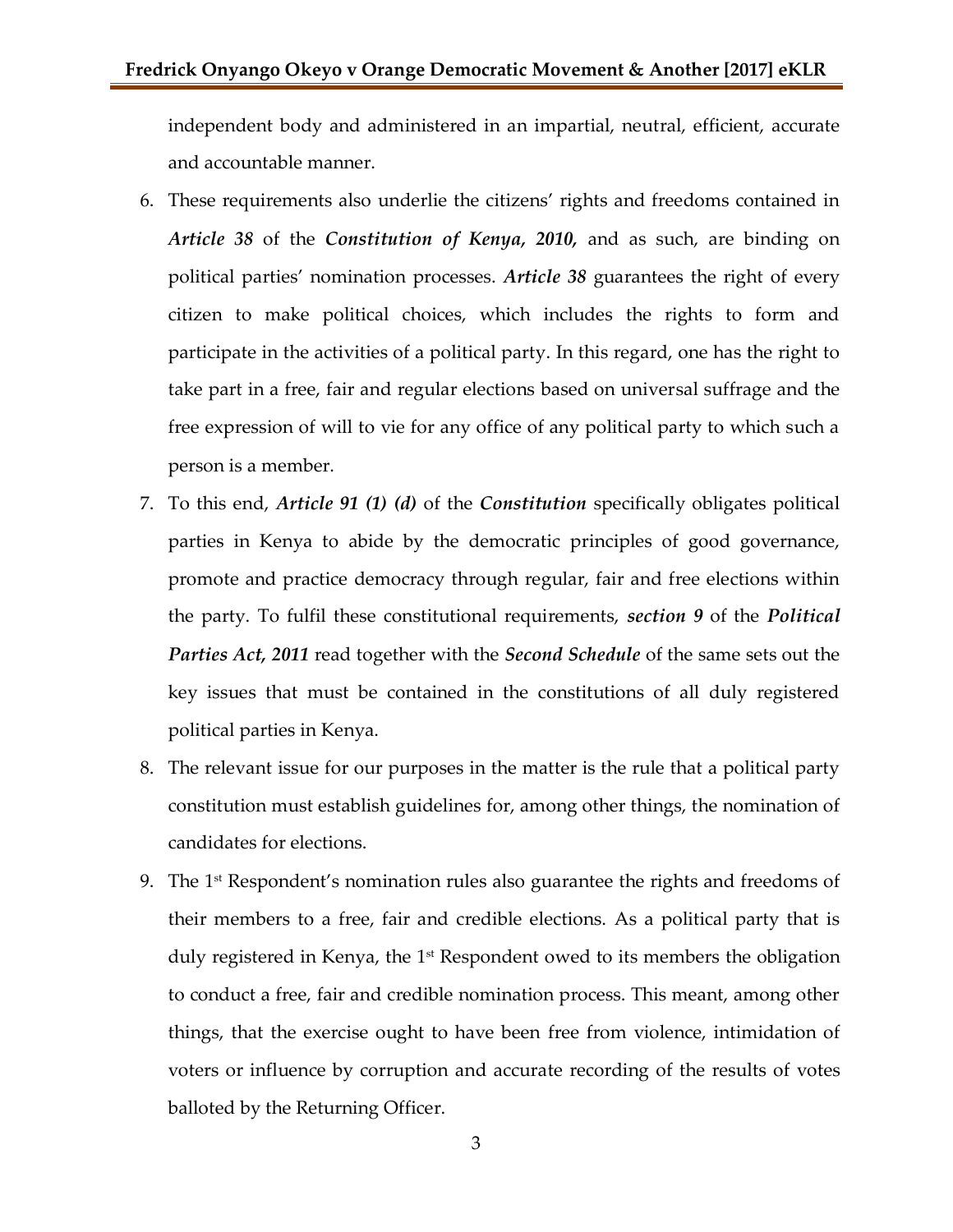- 10. The Constituency Returning Officer has sworn affidavit citing several incidences of electoral malpractices including double voting, ferrying of ballot boxes and papers in a vehicle driven by a relative to the Claimant, intimidation of other aspirant's agents by the Claimant and the firing of bullets at the Mwangaza polling station, which scared away voters and resulted into some of them being injured. The Constituency Returning Officer also remarked at the bottom of the tally sheet that there were arguments among agents to abscond the signing of the tally sheets because they disputed the results.
- 11. The other problems, according to the affidavit of one Akala Bethwel, included lack of lighting at the Dhawabu polling station and the locking out of some agents by purported security men. We find these revelations quite disturbing for the reason that Constituency Returning Officer, despite noting that the entire process was marred with double voting went ahead to tally the outcome and declared both the Claimant and 2nd Respondent the winner and even issued them with the provisional nomination certificates.
- 12. The same was also lost to the 1<sup>st</sup> Respondent Special County Appeals Tribunal when it concluded that the process was free and fair and went ahead to dismiss the appellant's case despite the contrary being the case. The  $1<sup>st</sup>$  Respondent also erroneously issued the 2nd Respondent with the final nomination certificate in spite of the nomination exercise being substantially flawed making it difficult to determine the credible winner for the position of the Member of County Assembly, Embakasi Central Constituency, Kayole South Ward, Nairobi County.
- 13. For the reasons advanced above, this Tribunal is not persuaded by the Claimant's arguments that the  $1<sup>st</sup>$  Respondent's party primaries for the Kayole South Ward were free, fair and credible by the standards set out by the *Constitution of Kenya, 2010*. The Claimant's case therefore fails.

#### **Orders**